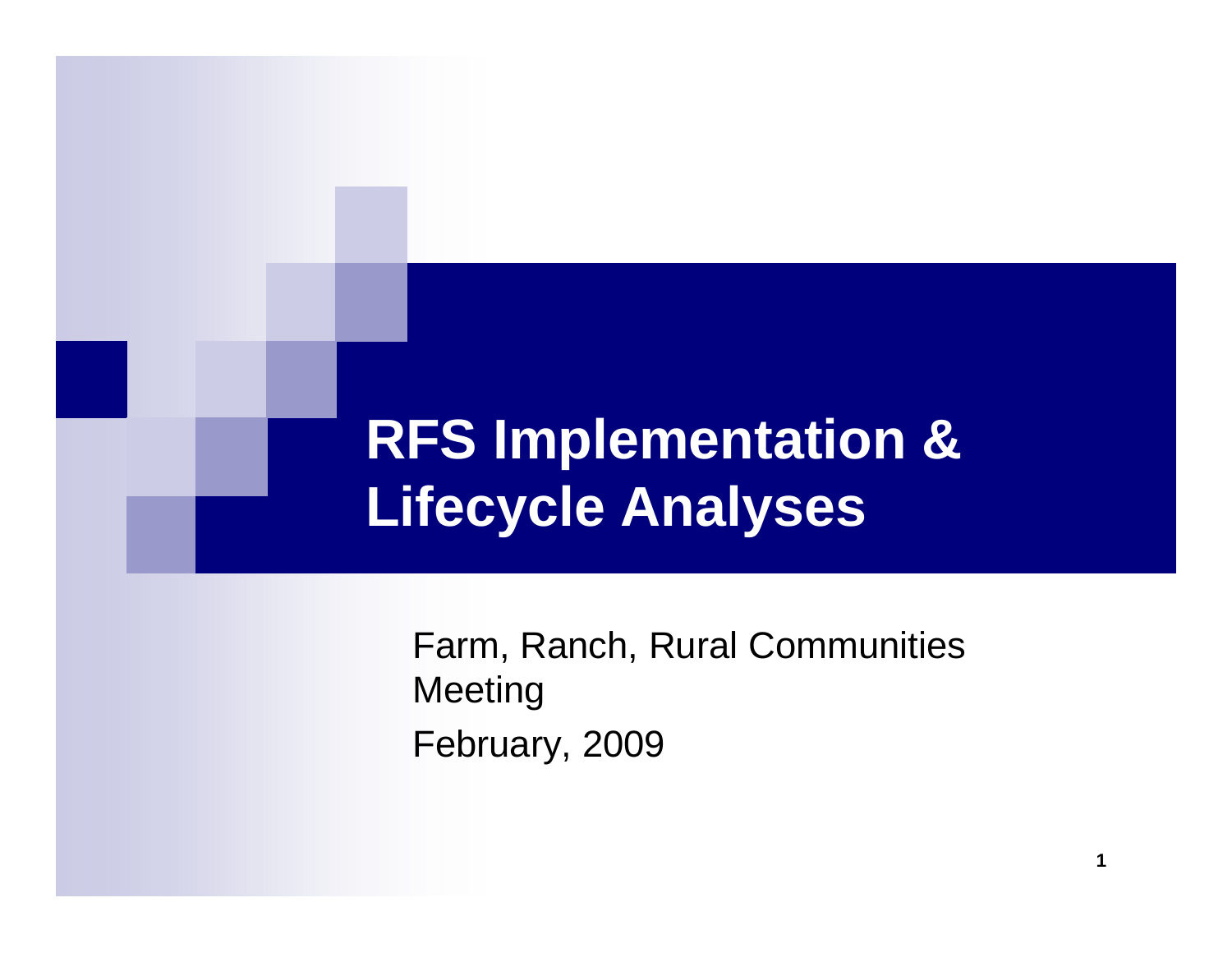## **Renewable Fuels Standard**

- F. Final rule signed April 9th
- У. Requires Growing Renewable Use
	- $\Box$  **From 4 billion gallons per year beginning in 2006 to 7.5 billion gallons per year by 2012**
- P. Renewable values based on volumetric energy content in comparison to corn ethanol

| $\Box$ Corn-ethanol:               | 1.0 |
|------------------------------------|-----|
| $\Box$ Cellulosic biomass ethanol: | 2.5 |
| As specified in EPAct              |     |
| $\Box$ Biodiesel (alkyl esters):   | 1.5 |
| $\Box$ Renewable diesel:           | 17  |
| $\Box$ Biobutanol:                 | 1.3 |

- P. Sought comment on life cycle energy, petroleum, GHG emissions
- P. Program officially started on September 1, 2007
- 2× **Passage of the Energy Independence and Security Act significantly expanded volumes, extended the timeframes, and added GHG thresholds…**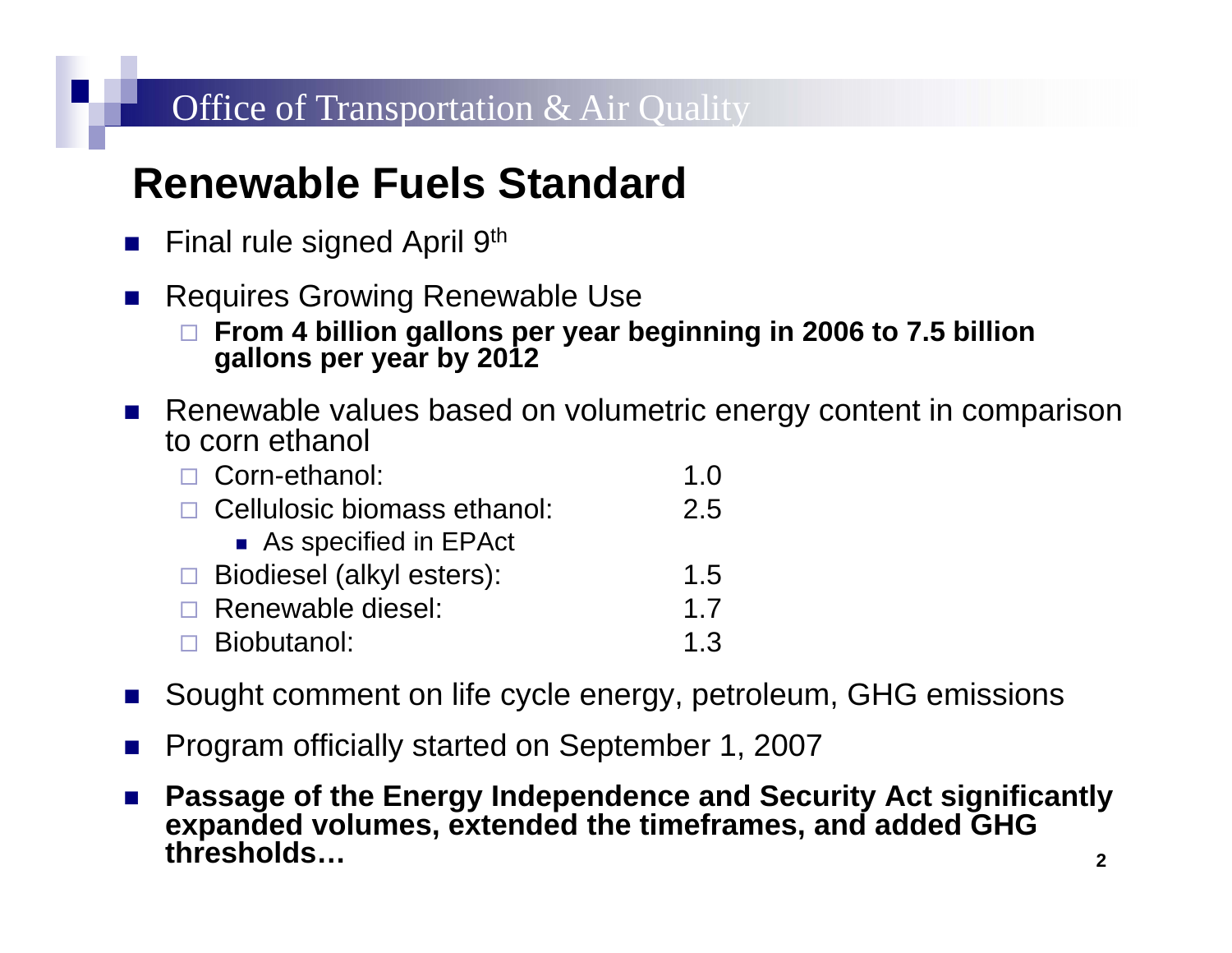## EISA of 2007: New Challenges and Direction

### **Modifies Current RFS program beginning in 2008**



F. **Includes new studies and reports**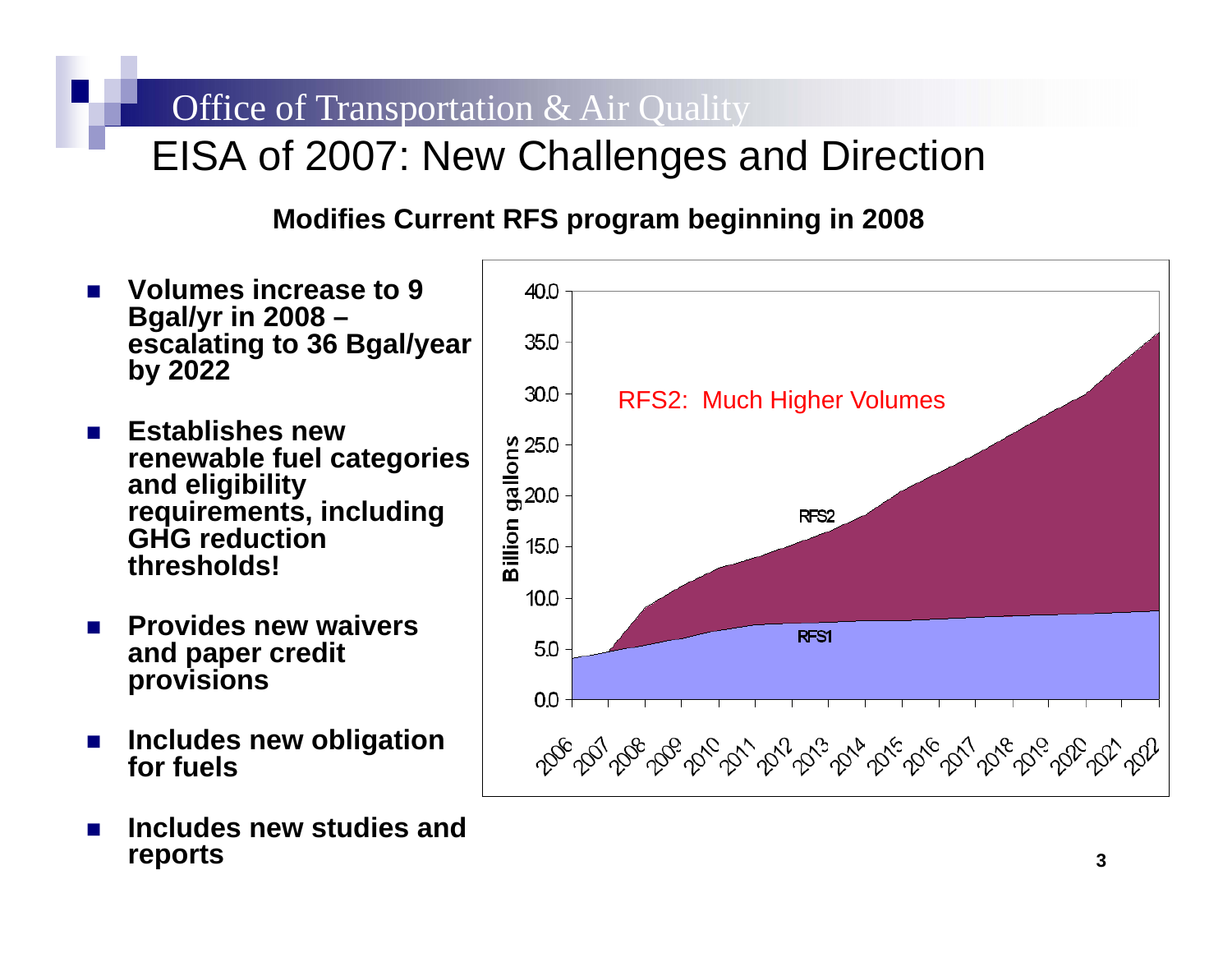### **RFS2: Four Separate Volume Mandates**

|      | Conventional<br><b>Biofuels</b><br>(Grandfathered<br>or 20%<br><b>Reduction</b> ) | <b>Advanced Biofuel</b>                                                        |                                                                                  |                                                                   |                                     |                                   |
|------|-----------------------------------------------------------------------------------|--------------------------------------------------------------------------------|----------------------------------------------------------------------------------|-------------------------------------------------------------------|-------------------------------------|-----------------------------------|
| Year |                                                                                   | <b>Biomass-</b><br><b>Based</b><br><b>Diesel</b><br>(50%<br><b>Reduction</b> ) | <b>Non</b><br><b>Cellulosic</b><br><b>Advanced</b><br>(50%<br><b>Reduction</b> ) | <b>Cellulosic</b><br><b>Biofuel</b><br>(60%<br><b>Reduction</b> ) | Total<br>Advanced<br><b>Biofuel</b> | Total<br>Renewable<br><b>Fuel</b> |
| 2006 | 4.00                                                                              |                                                                                |                                                                                  |                                                                   |                                     | 4.0                               |
| 2007 | 7.70                                                                              |                                                                                |                                                                                  |                                                                   |                                     | 4.7                               |
| 2008 | 9.00                                                                              |                                                                                |                                                                                  |                                                                   |                                     | 9.0                               |
| 2009 | 10.50                                                                             | 0.5                                                                            | 0.1                                                                              |                                                                   | 0.6                                 | 11.1                              |
| 2010 | 12.00                                                                             | 0.65                                                                           | 0.2                                                                              | 0.1                                                               | 0.95                                | 12.95                             |
| 2011 | 12.60                                                                             | 0.80                                                                           | 0.3                                                                              | 0.25                                                              | 1.35                                | 13.95                             |
| 2012 | 13.20                                                                             | 1.0                                                                            | 0.5                                                                              | 0.5                                                               | 2.0                                 | 15.2                              |
| 2013 | 13.80                                                                             | 1.0                                                                            | 0.75                                                                             | 1.0                                                               | 2.75                                | 16.55                             |
| 2014 | 14.50                                                                             | 1.0                                                                            | 1.00                                                                             | 1.75                                                              | 3.75                                | 18.15                             |
| 2015 | 15.00                                                                             | 1.0                                                                            | 1.50                                                                             | 3.0                                                               | 5.5                                 | 20.5                              |
| 2016 | 15.00                                                                             | 1.0                                                                            | 2.00                                                                             | 4.25                                                              | 7.25                                | 22.25                             |
| 2017 | 15.00                                                                             | 1.0                                                                            | 2.50                                                                             | 5.5                                                               | 9.0                                 | 24.0                              |
| 2018 | 15.00                                                                             | 1.0                                                                            | 3.00                                                                             | 7.0                                                               | 11.0                                | 26.0                              |
| 2019 | 15.00                                                                             | 1.0                                                                            | 3.50                                                                             | 8.5                                                               | 13.0                                | 28.0                              |
| 2020 | 15.00                                                                             | 1.0                                                                            | 3.50                                                                             | 10.5                                                              | 15.0                                | 30.0                              |
| 2021 | 15.00                                                                             | 1.0                                                                            | 3.50                                                                             | 13.5                                                              | 18.0                                | 33.0                              |
| 2022 | 15.00                                                                             | $1.0\,$                                                                        | 4.00                                                                             | 16.0                                                              | 21.0                                | 36.0                              |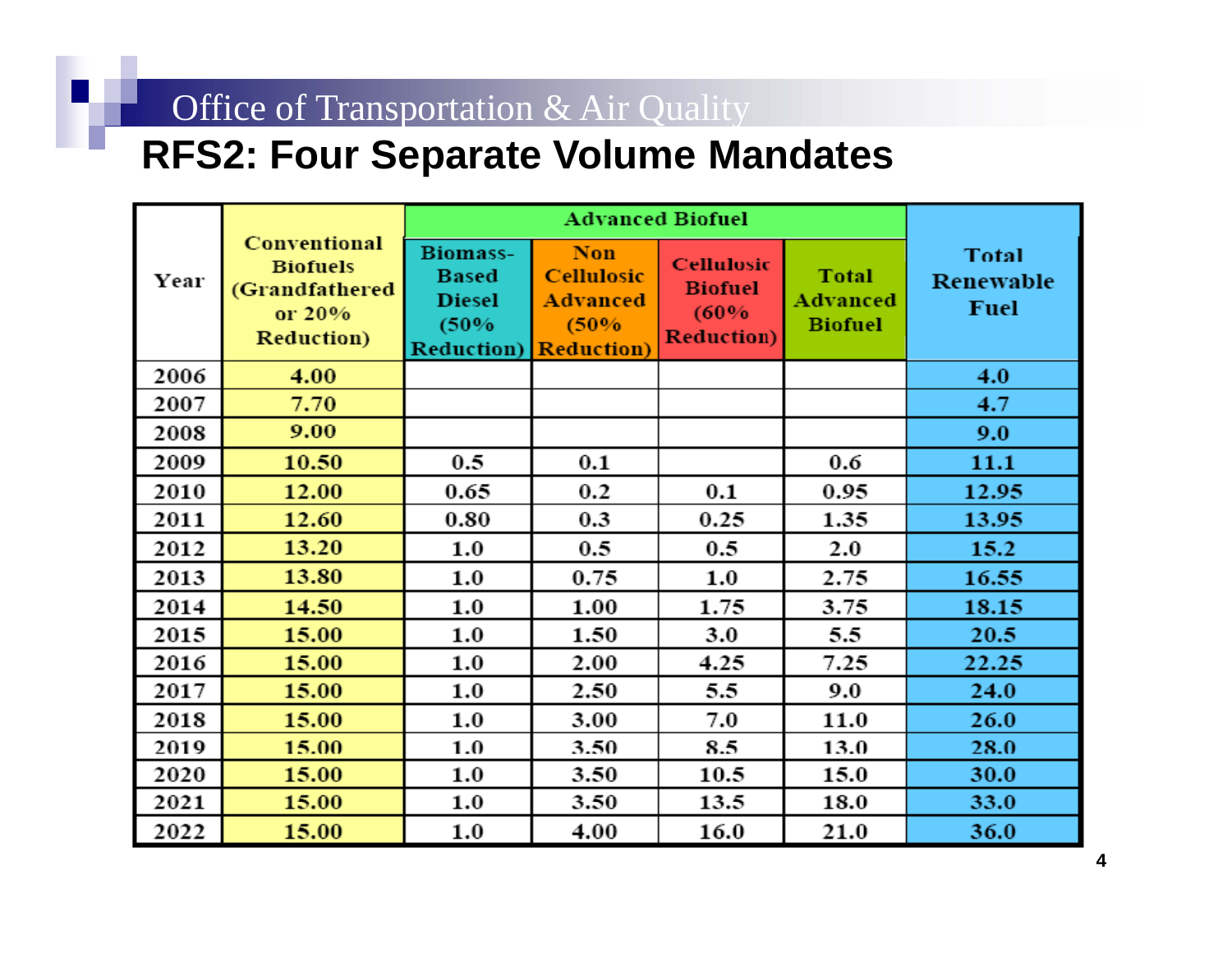# **Rulemaking Status**

- **FR Notice for 2008: Completed** Volume changed from 5.4 to 9.0 bill gal
- **Proposal is complete and awaiting OMB approval**
- Also continuing to meet with various stakeholders (e.g. industry, academic experts, CA/EU, environmental organizations, federal and state agencies), particularly with regards to lifecycle analyses…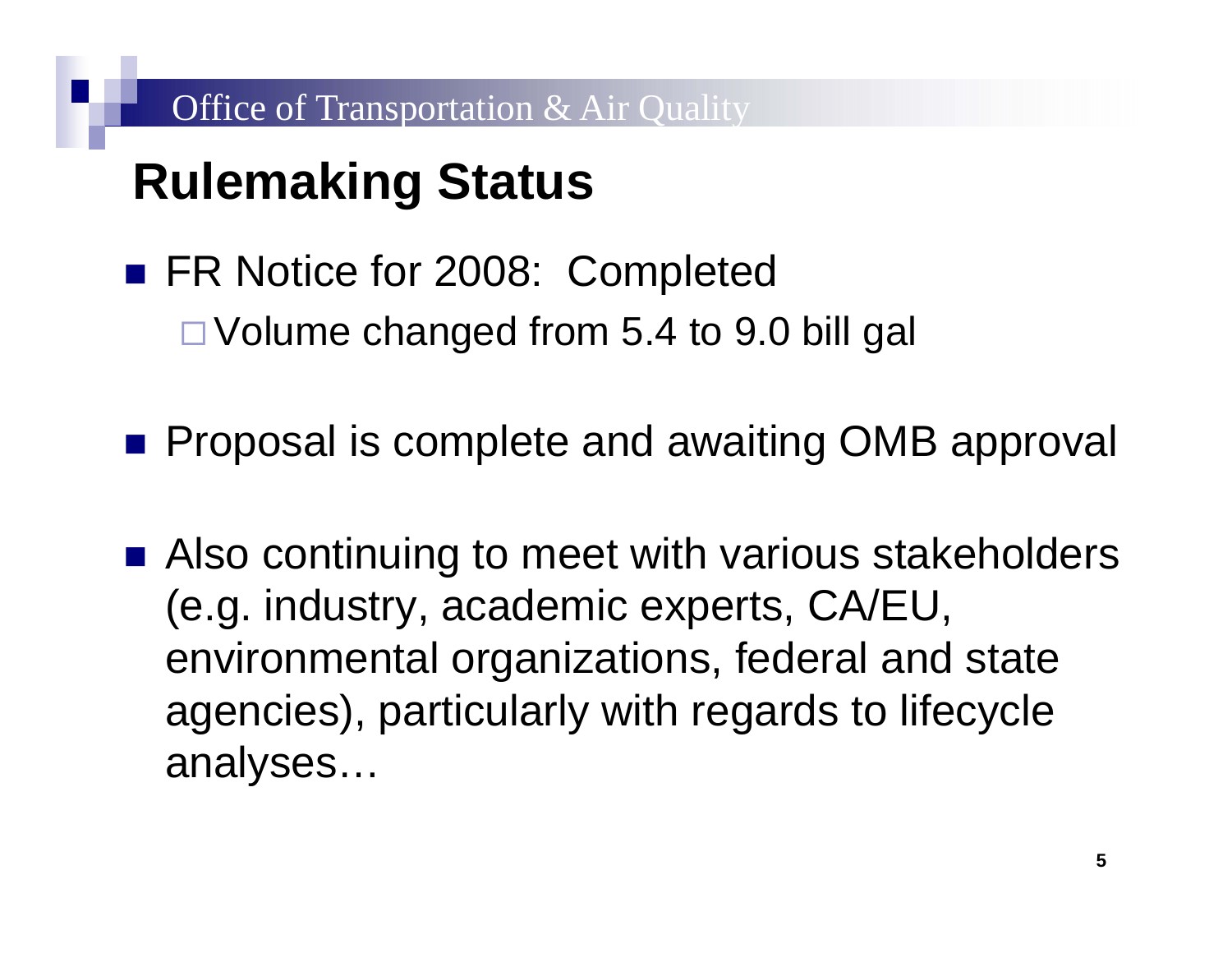# **Other Issues**

- Ethanol Blendwall
- Cellulosic Production
- Cropland / Rangeland
- **Waivers**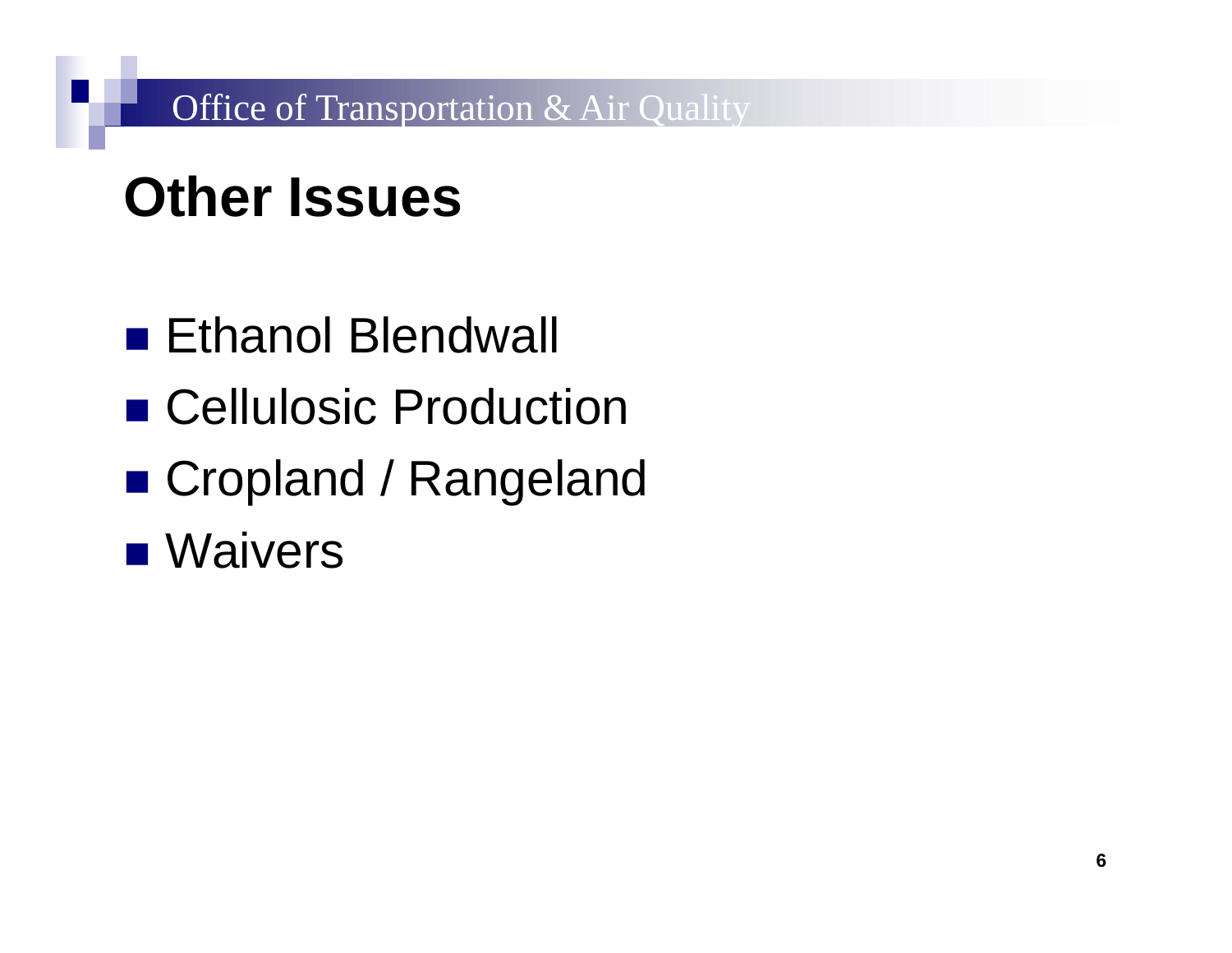## **Office of Transportation & Air Quality EISA Requires Lifecycle Assessment**

- Т. Each fuel category required to meet mandated GHG performance thresholds (reduction compared to baseline petroleum fuel replaced)
	- □ **Conventional Biofuel** (ethanol derived from corn starch)
		- E Must meet 20% lifecycle GHG threshold
		- L. Only applies to fuel produced in new facilities

#### $\Box$ **Advanced Biofuel**

- E Essentially anything but corn starch ethanol
- $\mathcal{L}_{\mathcal{A}}$ Includes cellulosic ethanol and biomass-based diesel
- П Must meet a 50% lifecycle GHG threshold

#### $\Box$ **Biomass-Based Diesel**

- $\mathcal{L}_{\mathcal{A}}$ E.g., Biodiesel, "renewable diesel" if fats and oils not co-processed with petroleum
- $\mathcal{L}_{\mathcal{A}}$ Must meet a 50% lifecycle GHG threshold
- П 20-50% still counts as renewable fuel

#### $\Box$ **Cellulosic Biofuel**

- L. Renewable fuel produced from cellulose, hemicellulose, or lignin
- $\mathcal{L}_{\mathcal{A}}$ E.g., cellulosic ethanol, BTL diesel
- $\blacksquare$ Must meet a 60% lifecycle GHG threshold
- r. EISA language permits EPA to adjust the lifecycle GHG thresholds by as much as 10%
- 7Т. Baseline fuel for comparison is gasoline and diesel fuel in 2005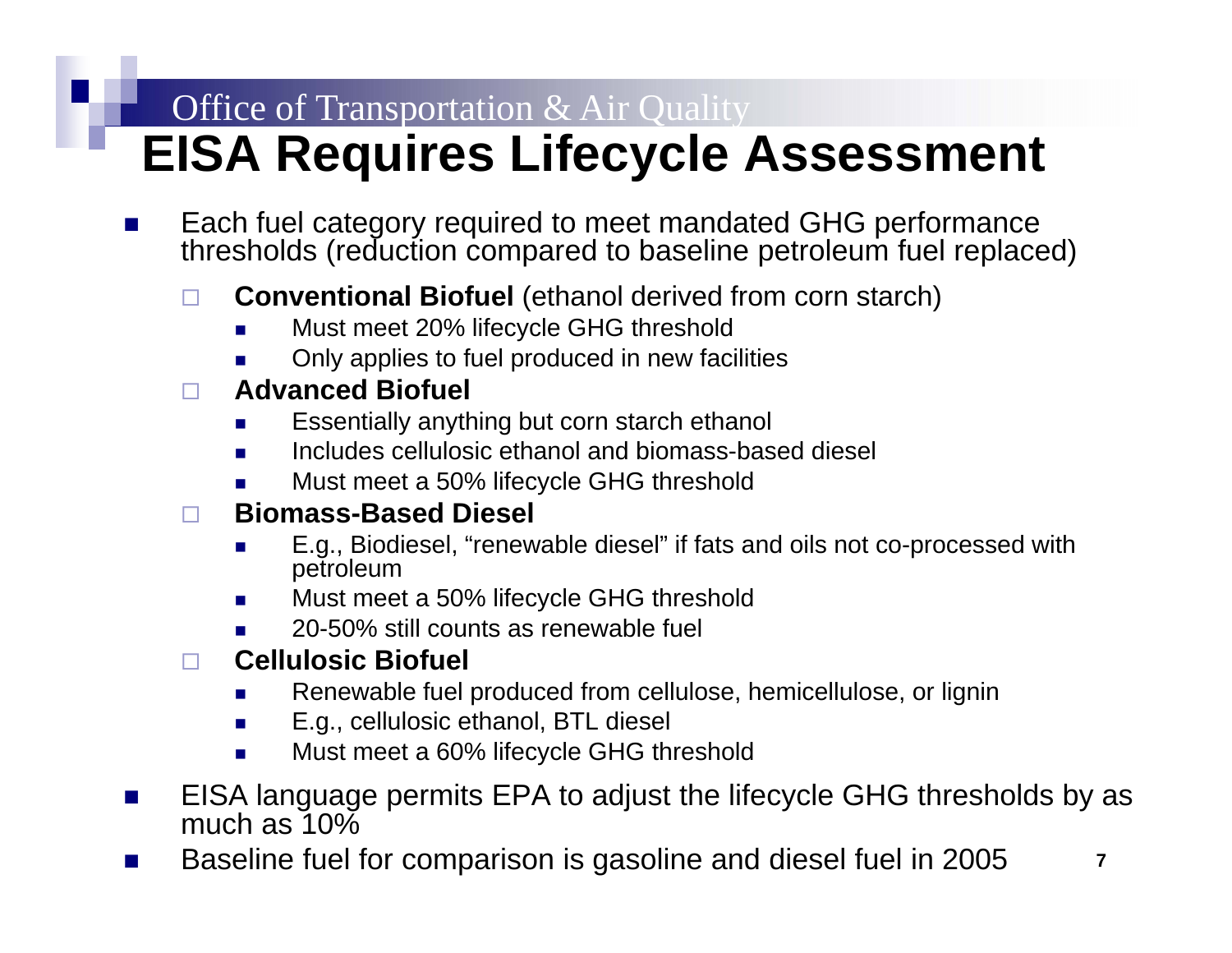## **Office of Transportation & Air Quality Definition of Lifecycle GHG Emissions**

''(H) LIFECYCLE GREENHOUSE GAS EMISSIONS.—The term 'lifecycle greenhouse gas emissions' means the aggregate quantity of greenhouse gas emissions (including direct emissions and significant indirect emissions such as significant emissions from land use changes), as determined by the Administrator, related to the full fuel lifecycle, including all stages of fuel and feedstock production and distribution, from feedstock generation or extraction through the distribution and delivery and use of the finished fuel to the ultimate consumer, where the mass values for all greenhouse gases are adjusted to account for their relative global warming potential.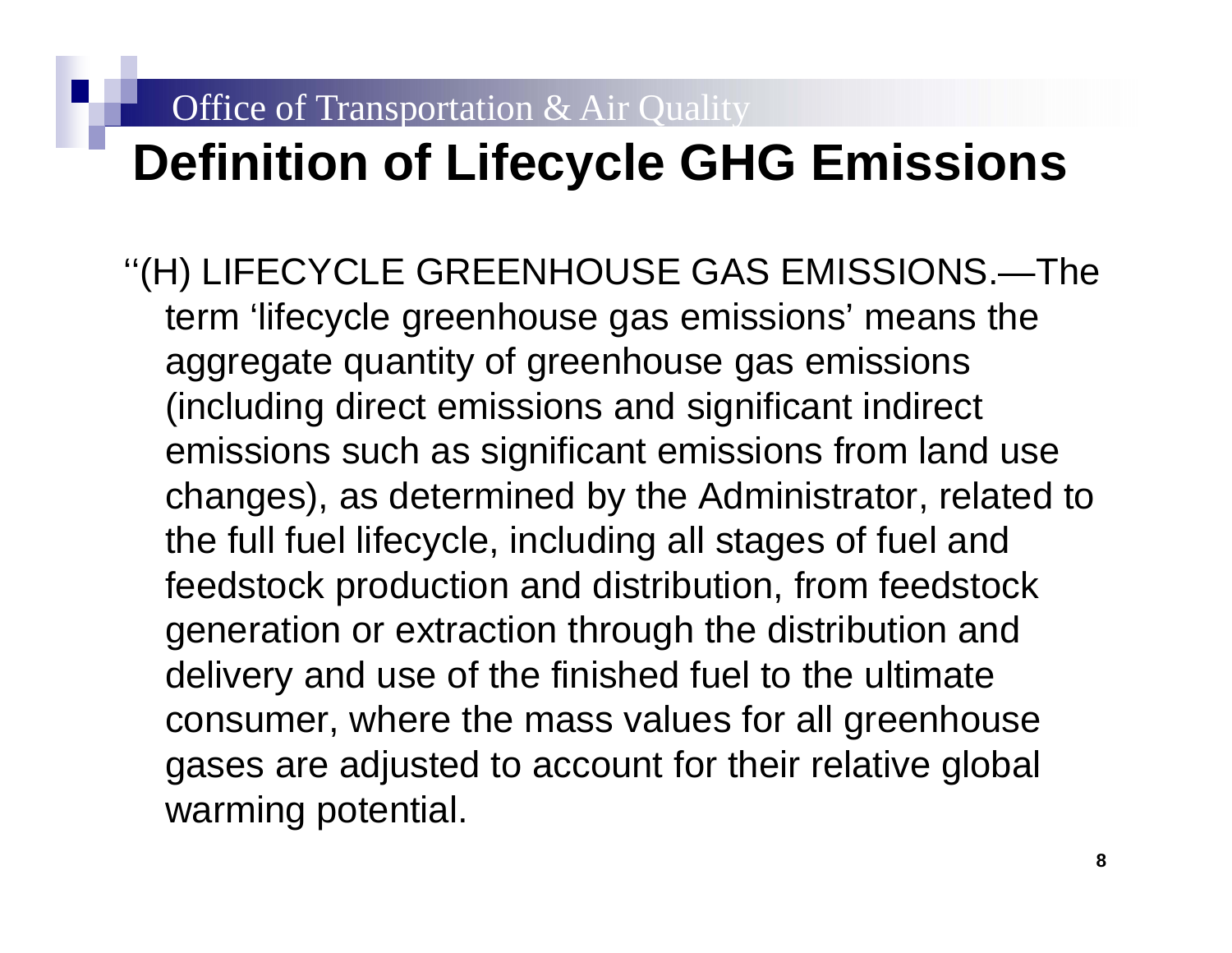# **Overview of What We Need**

- Need to develop life cycle GHG values for each potential fuel and production pathway, for example:
	- □ Corn ethanol (dry mill, wet mill, coal, natural gas, etc.)
	- $\Box$ Biodiesel / Renewable Diesel
		- Soybean oil
		- Waste grease
	- □ Cellulosic Ethanol (enzymatic, thermochemical)
		- Agricultural residue (e.g., corn stover)
		- **Forest wastes**
		- Switchgrass / other energy crops
	- □ Imports
		- **Sugarcane ethanol**

9F. The components of the analysis are generally the same for all biofuels, but each has own set of assumptions and issues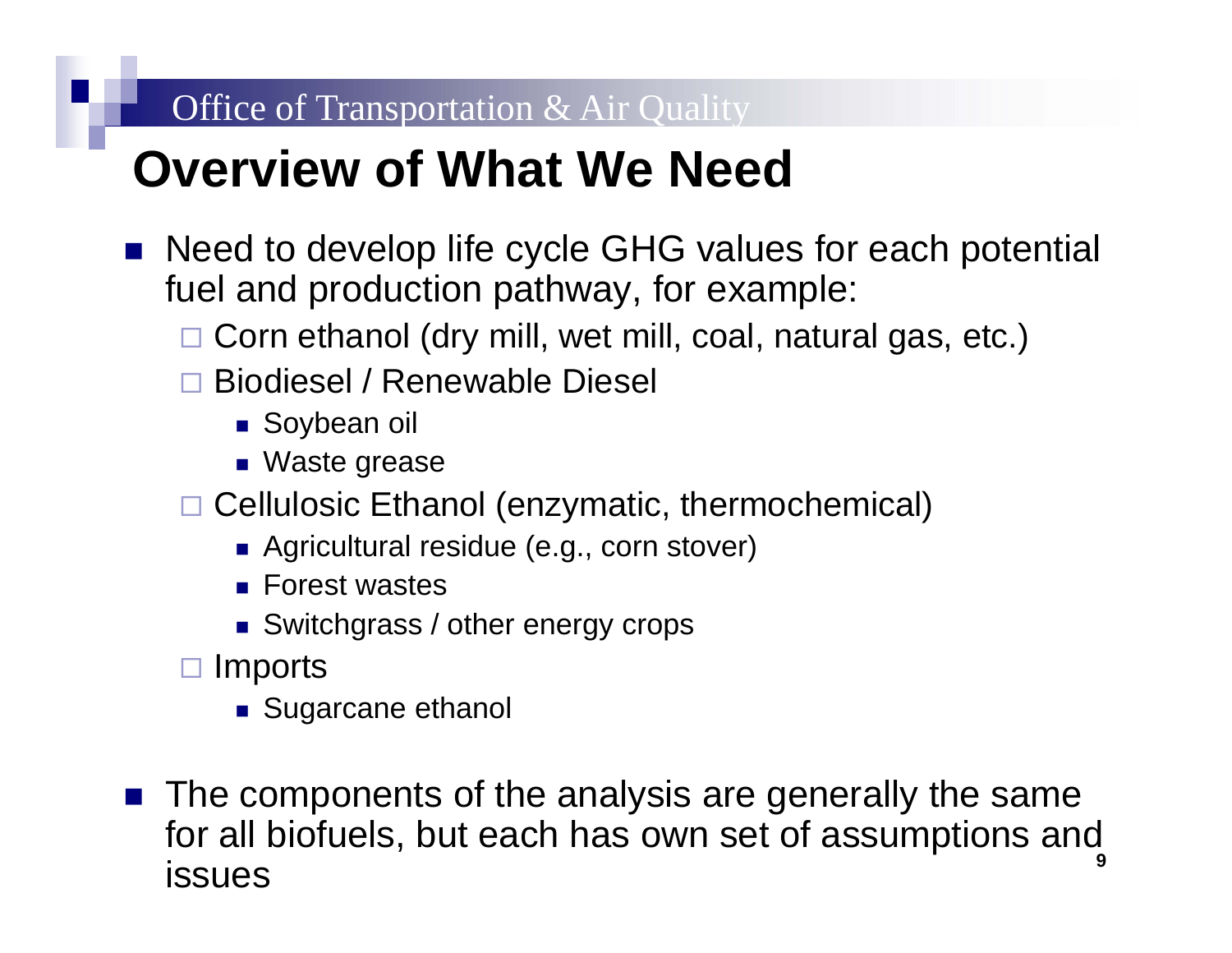# **Methodology**

P.  $\Box$  Including direct and indirect impacts such as land use change EISA definition requires the use of a number of models and tools

- requires analysis of markets
	- Typical life cycle analysis tools are based on process modeling
	- To capture market impacts need to use economic models
- □ Conducting our own process and emissions modeling as part of rulemaking
- F. Scenario Comparison: Run models with different volume scenarios to isolate the impact of specific fuel
	- □ Consider change between baseline projected fuel volume in 2022 (i.e., without RFS2) and projected RFS2 mandated volume.
	- □ Held volumes of other fuels constant at RFS2 mandated levels
- For areas of uncertainty, we have tested our primary approach and key assumptions with sensitivity analyses and different methods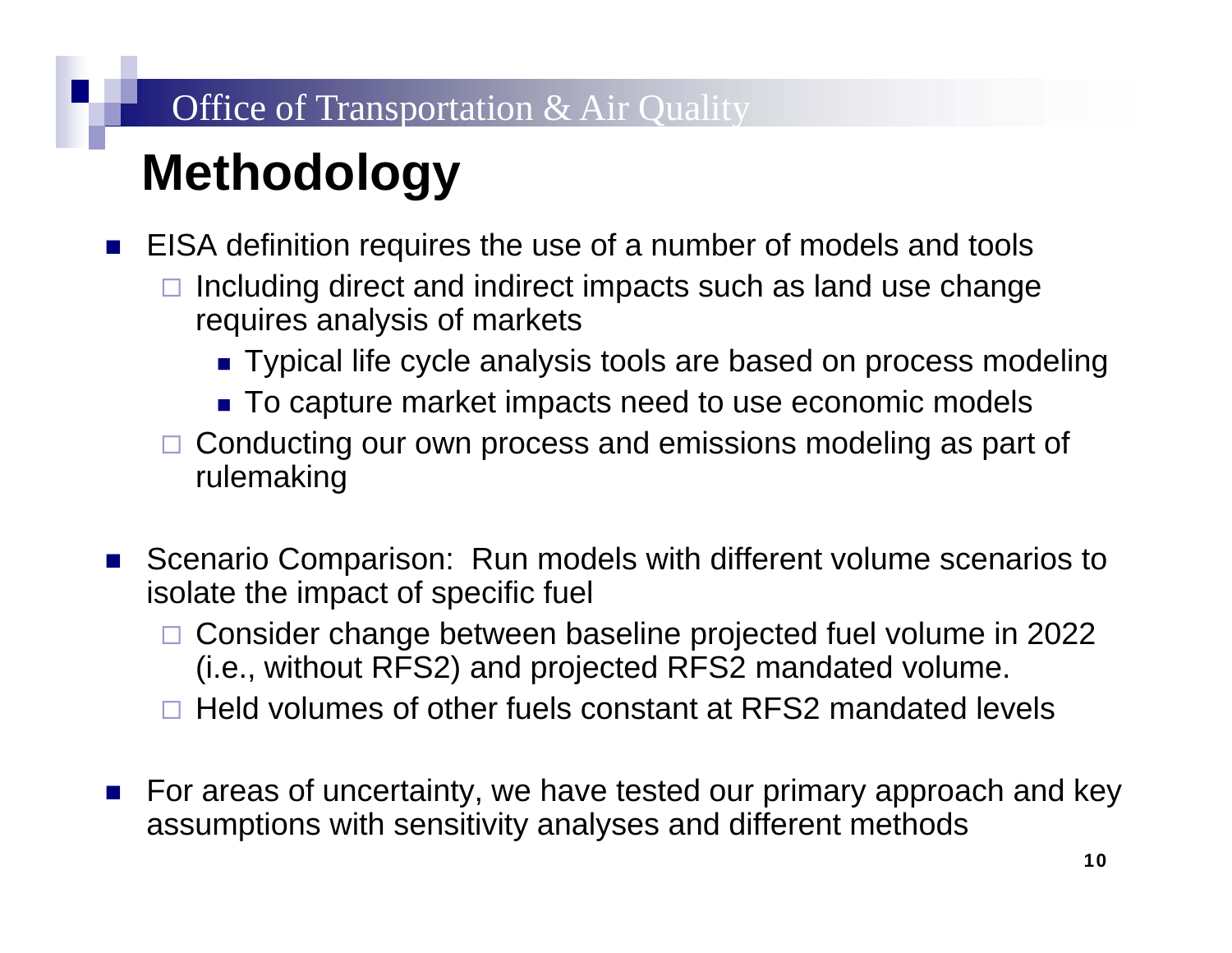#### **Office of Transportation & Air Quality EPA Lifecycle Analysis Uses Several Models Fuel Production Fuel Use GREET/NREL/USDA/ GREET/EIA Aspen-Based Process Models Fuel Use Emissions** Fert Use Emissions Land Use Change **GHG Emissions GHG Emissions GHG Emissions Domestic Agriculture Biofuel** Production Ag. Chemical Prod. Petroleum Gasoline Life Cycle **GHG Emissions MOVES/GREET** Crop **GREET** Enteric CH4 Production Manure CH4 **FASOM Livestock Production** Transportation Exports Domestic Sector Fuel Use Fuel / Elec. Prod. International **Winrock/MODIS GHG Emissions** Fuel Use Emissions Fert Use Emissions Land Use Change Acronvms: GREET - The Greenhouse Gases, Regulated Emissions, and Energy Use in Transportation Model **International Agriculture** FASOM - Forest and Agricultural Sector Optimization Model CARD -Center for Agricultural and Rural Development Ag. Chemical Prod. MODIS - Moderate Resolution Imaging Spectoradiameter **GHG Emissions GREET** NREL - National Renewable Energy Laboratory Enteric CH4 Crop USDA - United States Department of Agriculture Production EIA - Energy Information Administration Manure CH4 **FAPRI** Livestock Prod MOVES - Motor Vehicle Emission Simulator

Fuel / Elec. Prod.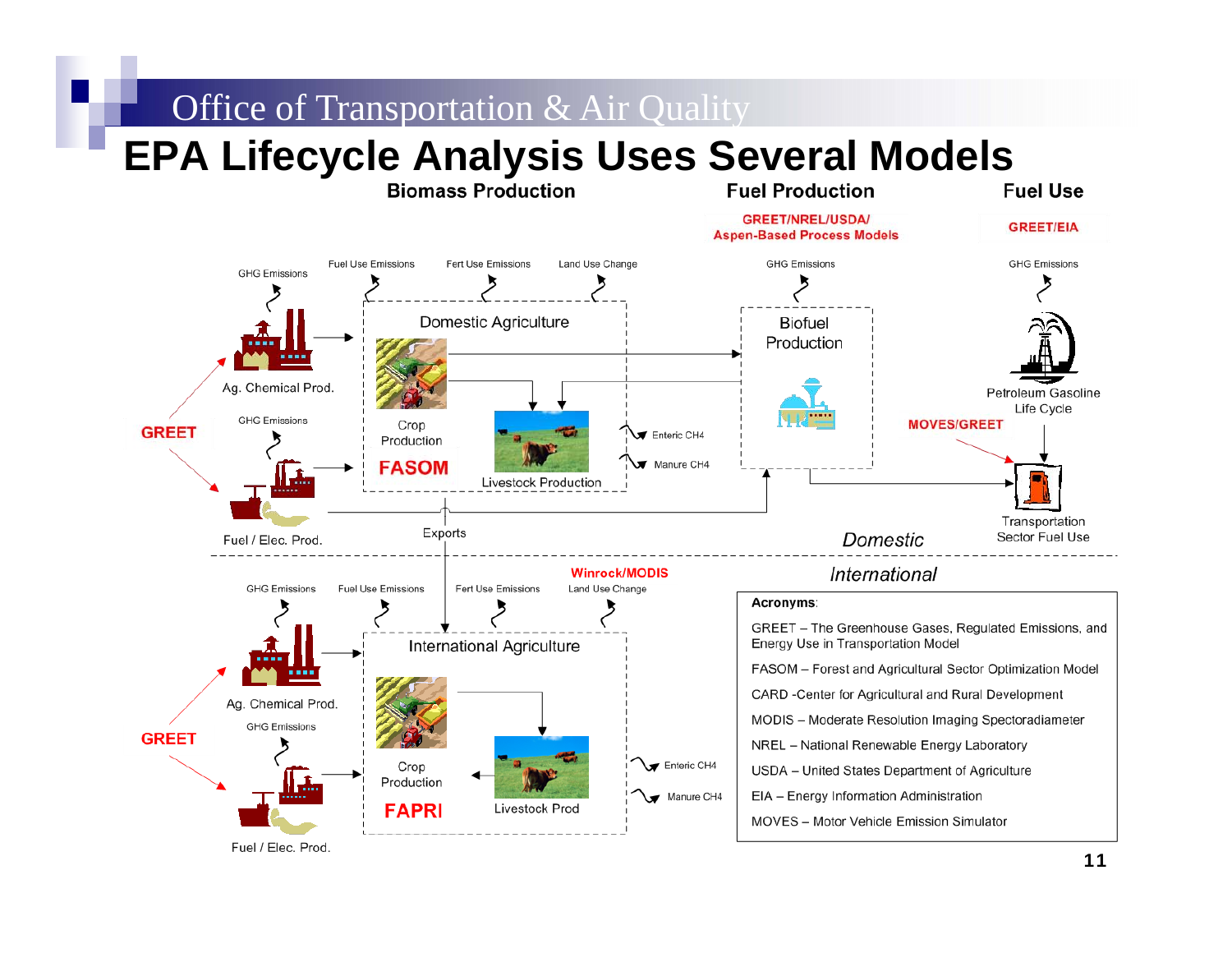## Key Factors in Land Use Assessment

#### P. **This analysis has revealed which factors have the most significant impact on the final results**

#### $\Box$ **What Type of Land is Converted?**

- E For example, historic satellite data suggests that in some countries significant amounts of forest would be converted to cropland
- $\blacksquare$ However, we are looking at sensitivities around these assumptions that would show varying degrees of forestry impact
- **Treatment of Time Related Land Use Changes?**
	- $\mathcal{L}_{\mathcal{A}}$ Land use change results in stream of emissions that are changing over time
	- $\mathcal{L}_{\mathcal{A}}$ We need to define a life cycle GHG value that is applicable to all gallons across time
	- $\mathcal{L}_{\mathcal{A}}$ We are looking at a range of approaches for treating the land use changes over time

#### F. **We are conducting additional sensitivity analyses around these factors**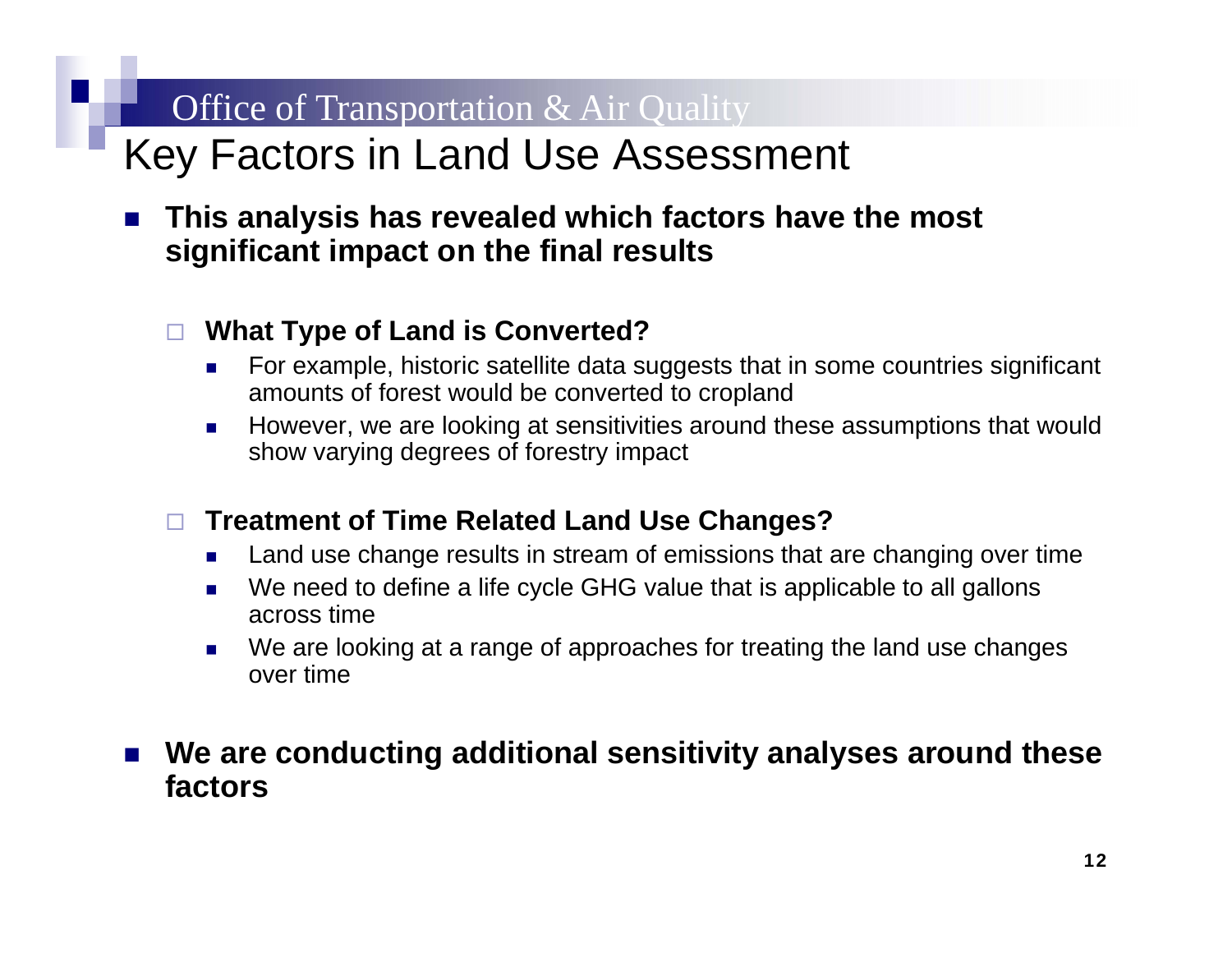## **International Agriculture & Land Use Change**

- Questions we need to address in this analysis:
	- □ How much land is converted internationally?
	- □ What are the emissions trends from international crop production?
	- □ Where does land use change occur?
	- □ What types of land are converted?
	- □ What are the GHG factors from that land conversion?
	- $\square$  How do we account for the time dimension of GHG releases?
- **If a** In order to address uncertainty around these factors, we are performing sensitivity analyses and examining two approaches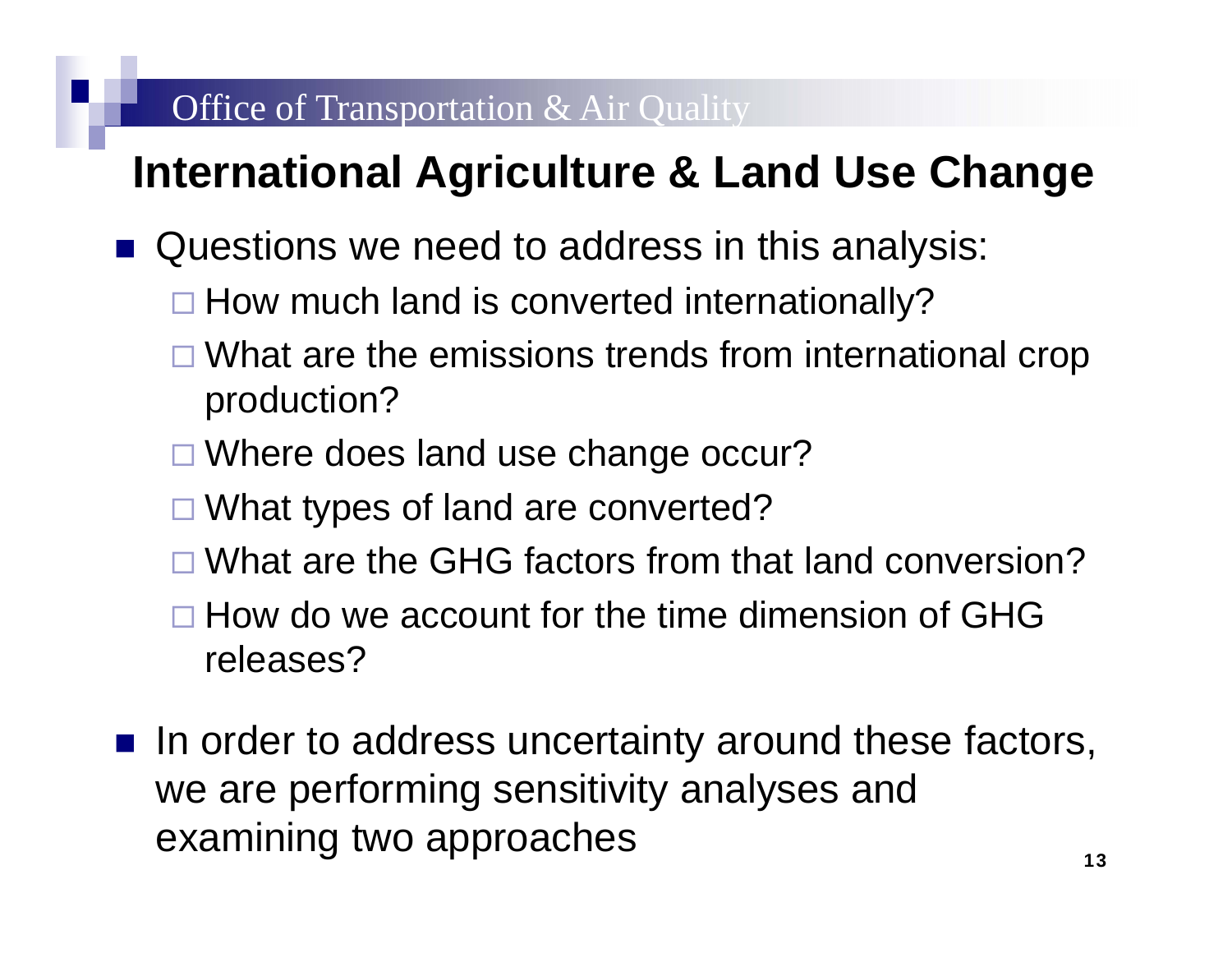## **Office of Transportation & Air Quality Accounting for the Time Dimension of Land Conversion GHG Releases**

- Т. Land use change results in stream of emissions that are changing over time
- Т. Need to define a life cycle GHG value that is applicable to all gallons across time
- r. Aspects to consider
	- Length of program Discount rate



EPA Staff Deliberative Draft: Do not cite, quote, or distribute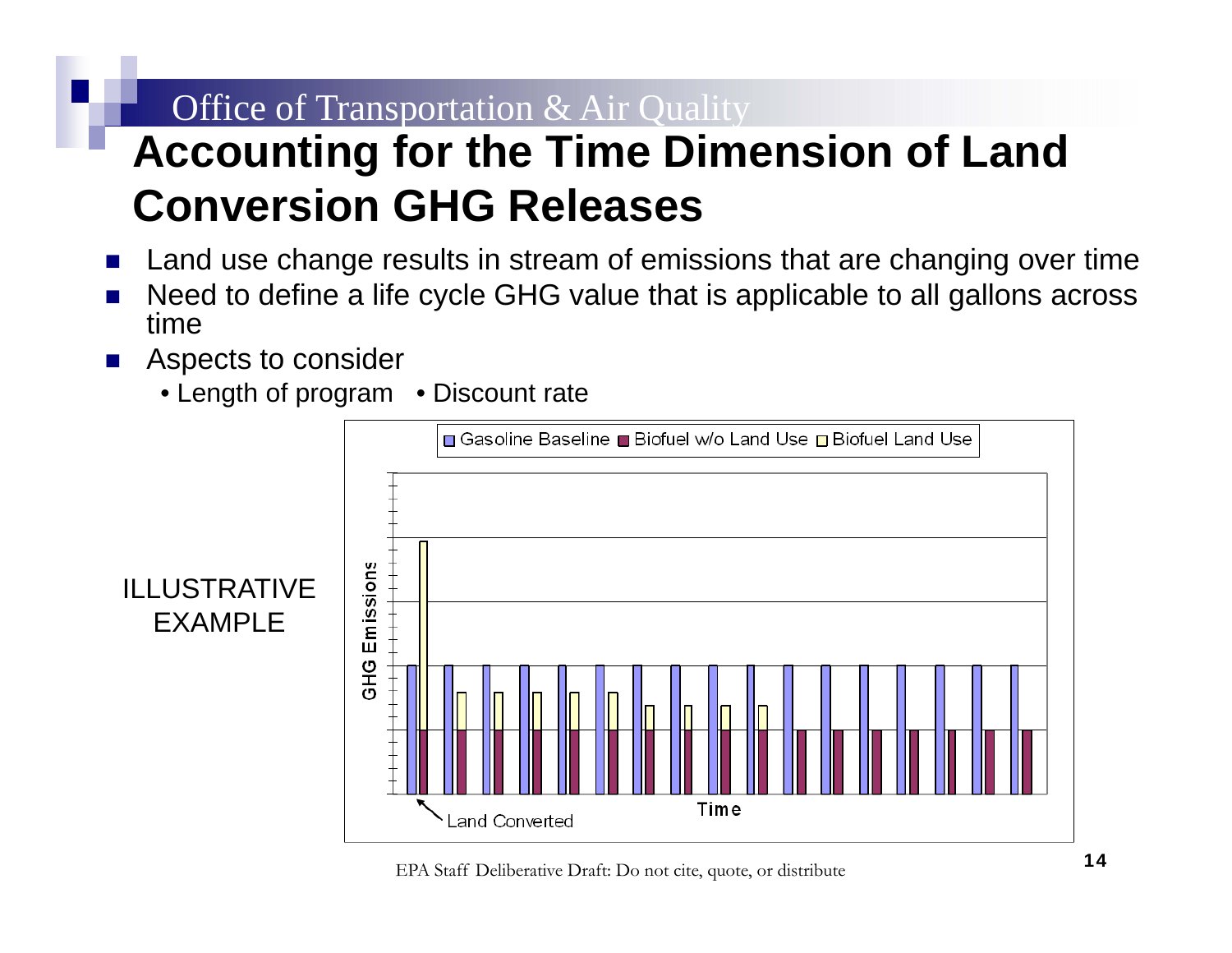# **Biofuel Production Modeling**

## ■ Corn ethanol

- □ Working with USDA and industry
- □ Considering different configurations (fuel source, technologies, carbon capture)
- Cellulosic ethanol
	- □ Looking at modeling by NREL & GREET that projects use of biomass lignin for process energy, enabling plants to sell electricity to the grid
	- □ Offsets grid electricity production and results in GHG **benefits**
- $\mathcal{L}(\mathcal{L})$ Imported Sugarcane Ethanol Production  $\Box$  Like cellulosic, can produce excess electricity from burning bagasse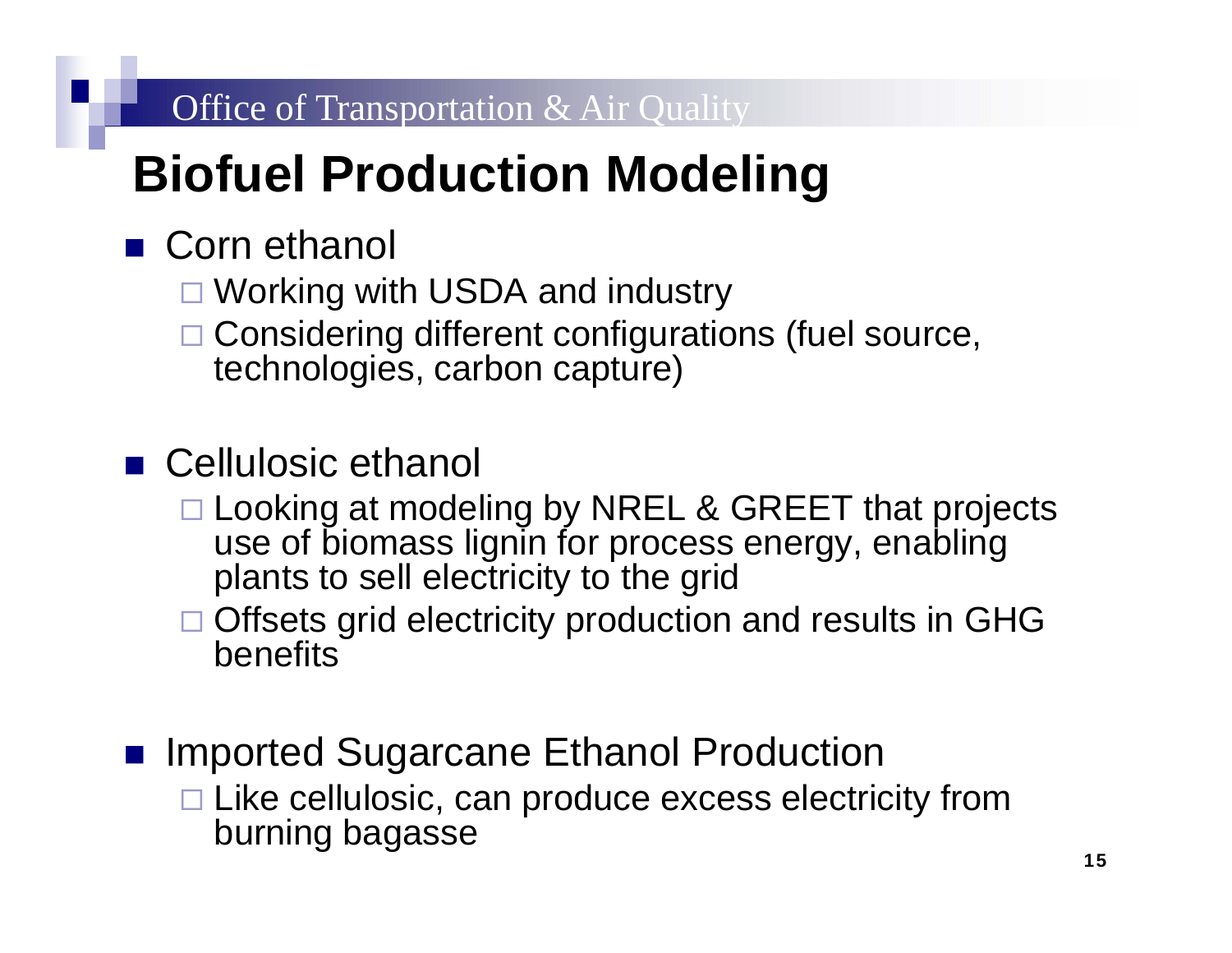# **Petroleum Baseline**

- We use updated version of GREET and EIA data □ Energy efficiency of refining and crude extraction (GREET)
- Assuming 2005 mix of crude
	- □ Tar Sands
	- □ Included Venezuela extra heavy and heavy crude
		- **Developed emissions factors for those crude types (not** currently included in GREET)
- Also considering new DOE/NETL report □ Similar overall results within 2% of EPA estimates
- Also working to include energy sector impacts